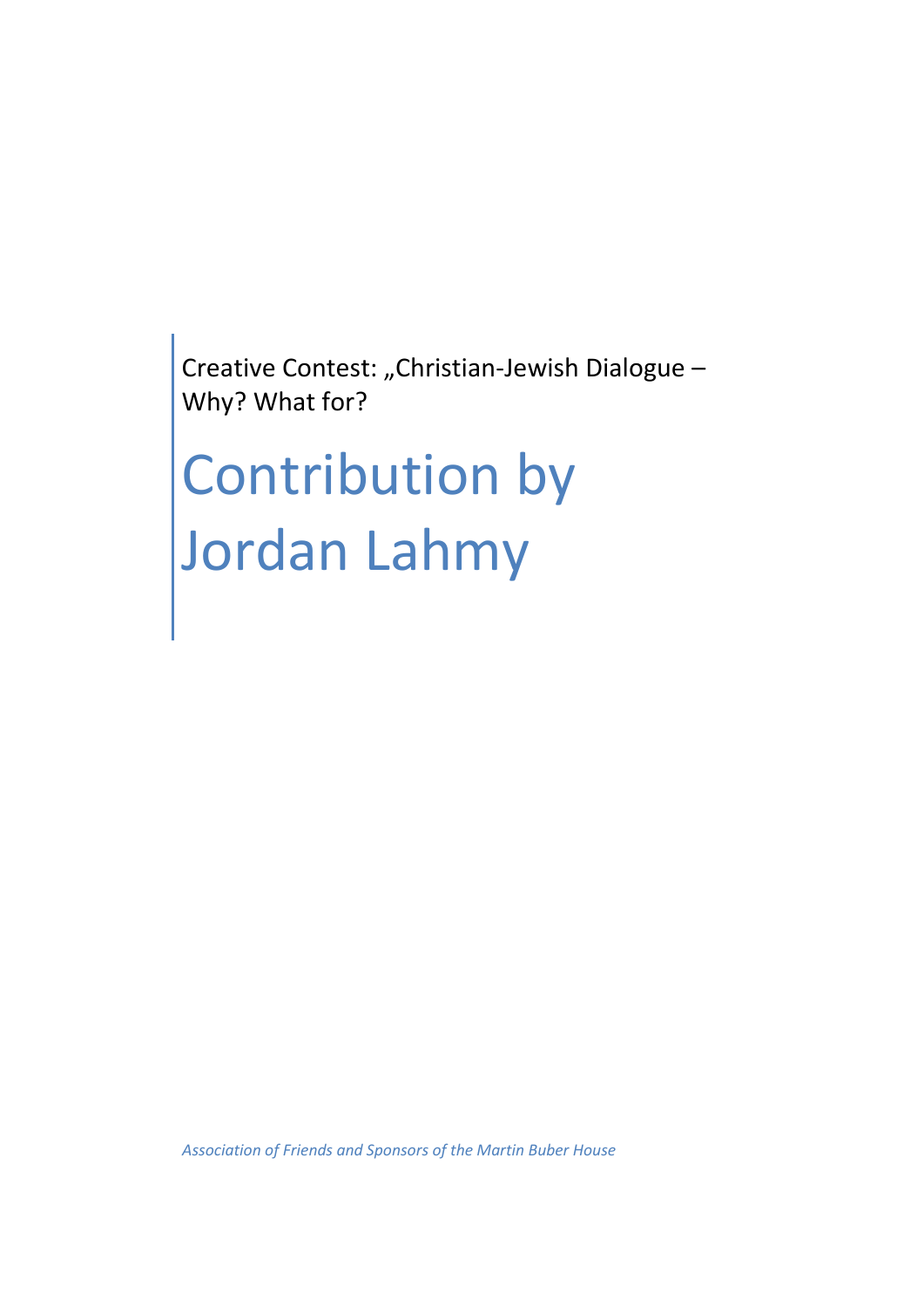The Word is Love

The essence is Love

I and the father are one

That man also said to Love thy neighbour as you Love yourself

The essence of the Torah

To have nothing done you wouldn't want done

To yourself

Both places teach the same thing

Because both are the same

For at their source

The source is one

And the source is Love.

The aim is Love

A Love for yourself

And a Love for others

So often we forget the word

Not just the word but the source from which it springs

A source found in ourselves

A source we forget

A source veiled by the caverns of folly

A folly painted in endless spectacle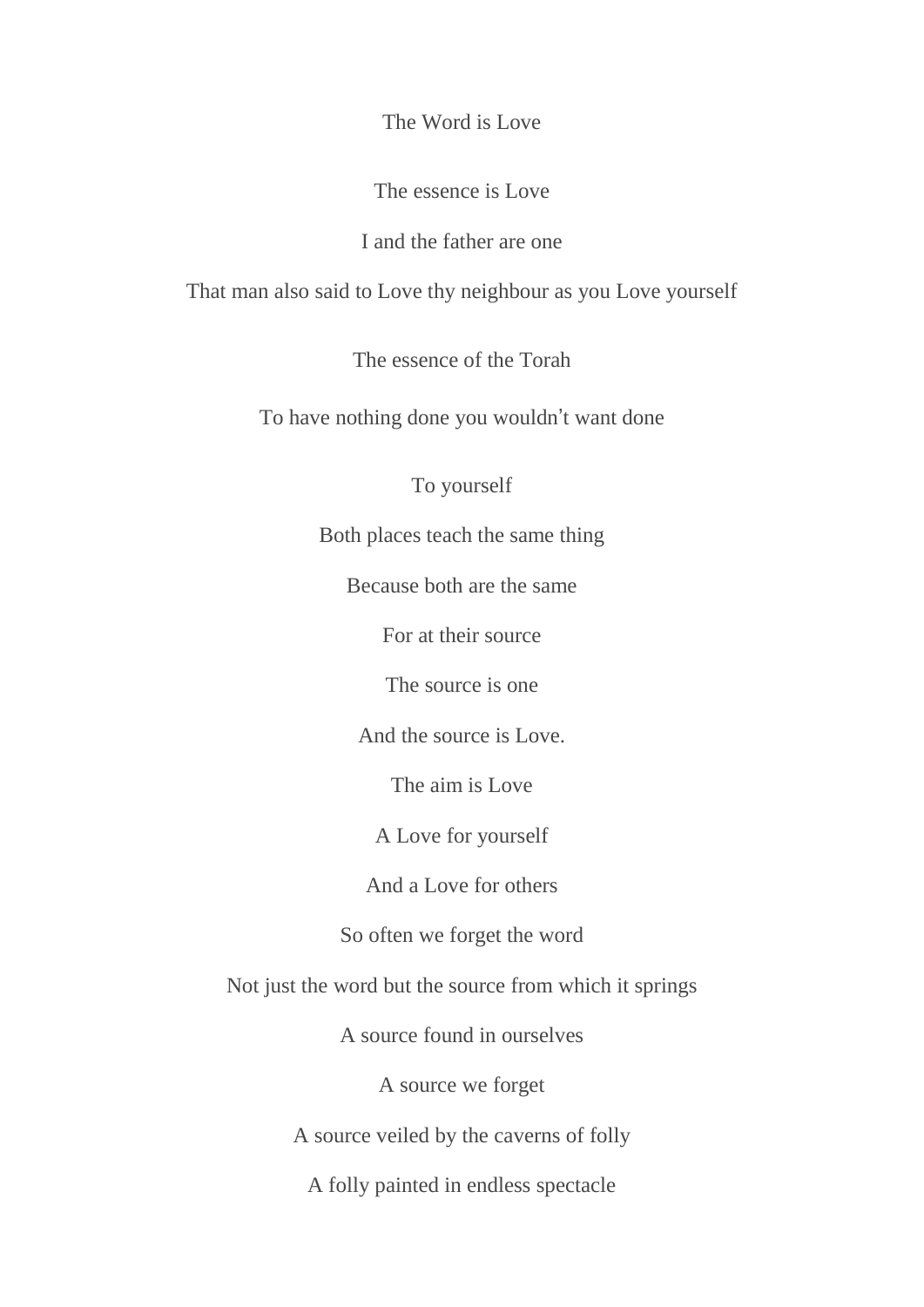We get blinded by form

We get blinded by creed

We get blinded by petrified hatred

And the word was Love

Both teach patience

Both teach wisdom

Both teach acceptance

Both teach Love

Because at their roots

Behind the veils, and the distressing disguises

Both are Love

To say one is right and one is wrong

Is to miss the word

To miss the teaching

The precious kernel of truth

That both endlessly work to awaken

A Saint is a holy Rabbi

And a holy Rabbi a Saint

For both are couched in Love

If you meet a being in Love with Love

He cares not for your background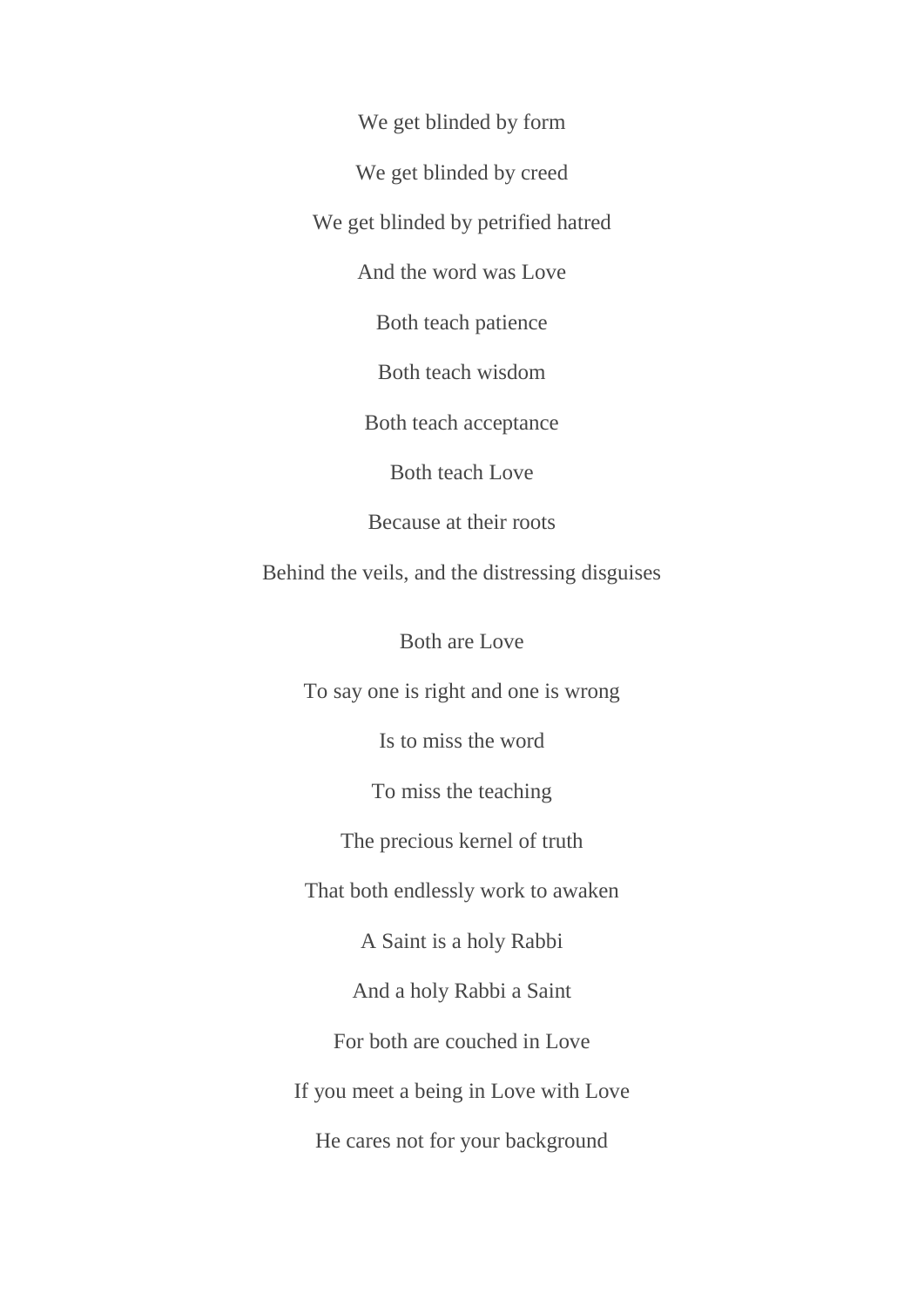Your actions or deeds Your words are but birds Delivering the sweet nectar of Love And he smiles and says "Come, sit and Love" Through a text of Christ, through the words of Hillel Through the still small voice of the Quaker Through the fiery chariot of Ishmael Through a sermon on some distant mount Of some distant land A man preached the words of Love For the man was Love Speaking of Love To Love. And so Love all And so Serve all And so Remember

That at the root of both ancient of Oaks

is Love.

*---------------------*